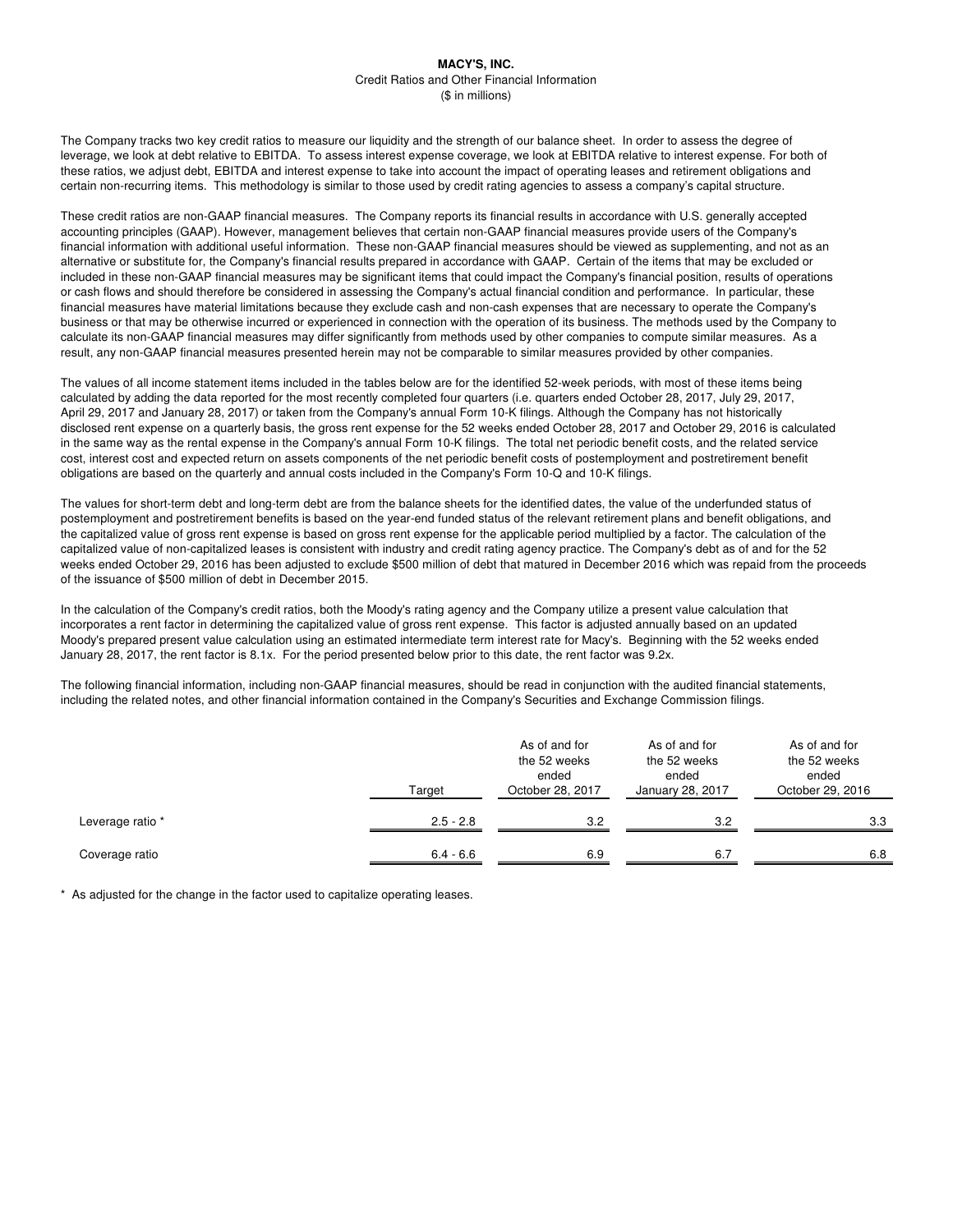# **Adjusted EBITDA**

Management believes that Adjusted EBITDA is a useful measure in evaluating the Company's ability to generate cash flow from its operations.

As computed below, Adjusted EBITDA represents earnings before interest, taxes and depreciation and amortization, adjusted to exclude the effects of impairments, restructuring, store closing and other costs, settlement charges, gross rent expense, and the excess of the net periodic benefit costs of the Company's postemployment and postretirement benefit obligations over the related service cost components of such benefit costs.

|                                                                                                                            | As of and for<br>the 52 weeks<br>ended<br>October 28, 2017 |       | As of and for<br>the 52 weeks<br>ended<br>January 28, 2017 |       | As of and for<br>the 52 weeks<br>ended<br>October 29, 2016 |       |
|----------------------------------------------------------------------------------------------------------------------------|------------------------------------------------------------|-------|------------------------------------------------------------|-------|------------------------------------------------------------|-------|
| Most Comparable GAAP Measure:                                                                                              |                                                            |       |                                                            |       |                                                            |       |
| Net income                                                                                                                 |                                                            | 689   | \$                                                         | 611   | \$                                                         | 682   |
| Non-GAAP Measure:                                                                                                          |                                                            |       |                                                            |       |                                                            |       |
| Net income                                                                                                                 | \$                                                         | 689   | \$                                                         | 611   | \$                                                         | 682   |
| Add back interest expense                                                                                                  |                                                            | 332   |                                                            | 367   |                                                            | 373   |
| Add back net premiums on early retirement of debt                                                                          |                                                            |       |                                                            |       |                                                            |       |
| Deduct interest income                                                                                                     |                                                            | (8)   |                                                            | (4)   |                                                            | (4)   |
| Add back federal, state and local income tax expense                                                                       |                                                            | 396   |                                                            | 341   |                                                            | 385   |
| Add back impairments, restructuring, store closing and other costs                                                         |                                                            | 263   |                                                            | 479   |                                                            | 426   |
| Add back settlement charges                                                                                                |                                                            | 90    |                                                            | 98    |                                                            | 81    |
| Add back depreciation and amortization                                                                                     |                                                            | 1,012 |                                                            | 1,058 |                                                            | 1,057 |
| Add back gross rent expense (Note 1)                                                                                       |                                                            | 335   |                                                            | 335   |                                                            | 340   |
| Deduct net periodic benefit costs of the postemployment and<br>postretirement benefit obligations in excess of the service |                                                            |       |                                                            |       |                                                            |       |
| cost components (Note 2)                                                                                                   |                                                            | (58)  |                                                            | (55)  |                                                            | (43)  |
| <b>Adjusted EBITDA</b>                                                                                                     |                                                            | 3,052 |                                                            | 3,230 |                                                            | 3,297 |

# Note 1

The add back of gross rent expense in calculating Adjusted EBITDA treats the Company's periodic rent expense under the relevant lease agreements in a manner consistent with the Company's owned properties.

| Real estate       |     | 324        |     |
|-------------------|-----|------------|-----|
| Personal property |     |            |     |
|                   | 335 | ふっと<br>ບບບ | 340 |

## Note 2

The add back of the excess net periodic benefit cost of the Company's postemployment and postretirement benefit obligations over the service cost component of such benefit costs in calculating Adjusted EBITDA recognizes the fact that the service cost components of the net periodic benefit costs are primarily operating type costs and should be included in Adjusted EBITDA, while all other components of the net periodic benefit costs are primarily financing type costs and should be excluded from Adjusted EBITDA. Net periodic benefit costs include, where applicable, service cost, interest cost, expected return on assets, amortization of net actuarial gains and losses and the amortization of prior service costs or credits.

| Net periodic benefit costs:                                |      |      |      |
|------------------------------------------------------------|------|------|------|
| Pension plan                                               | (82) | (83) | (76) |
| Supplementary retirement plan                              | 29   | 31   | 34   |
| Postretirement benefit obligations                         |      |      | 3    |
| Less service cost component of net periodic benefit costs: |      |      |      |
| Pension plan                                               | (6)  | (5)  | (4)  |
| Supplementary retirement plan                              |      |      |      |
| Postretirement benefit obligations                         |      |      |      |
|                                                            | (58) | (55) | (43) |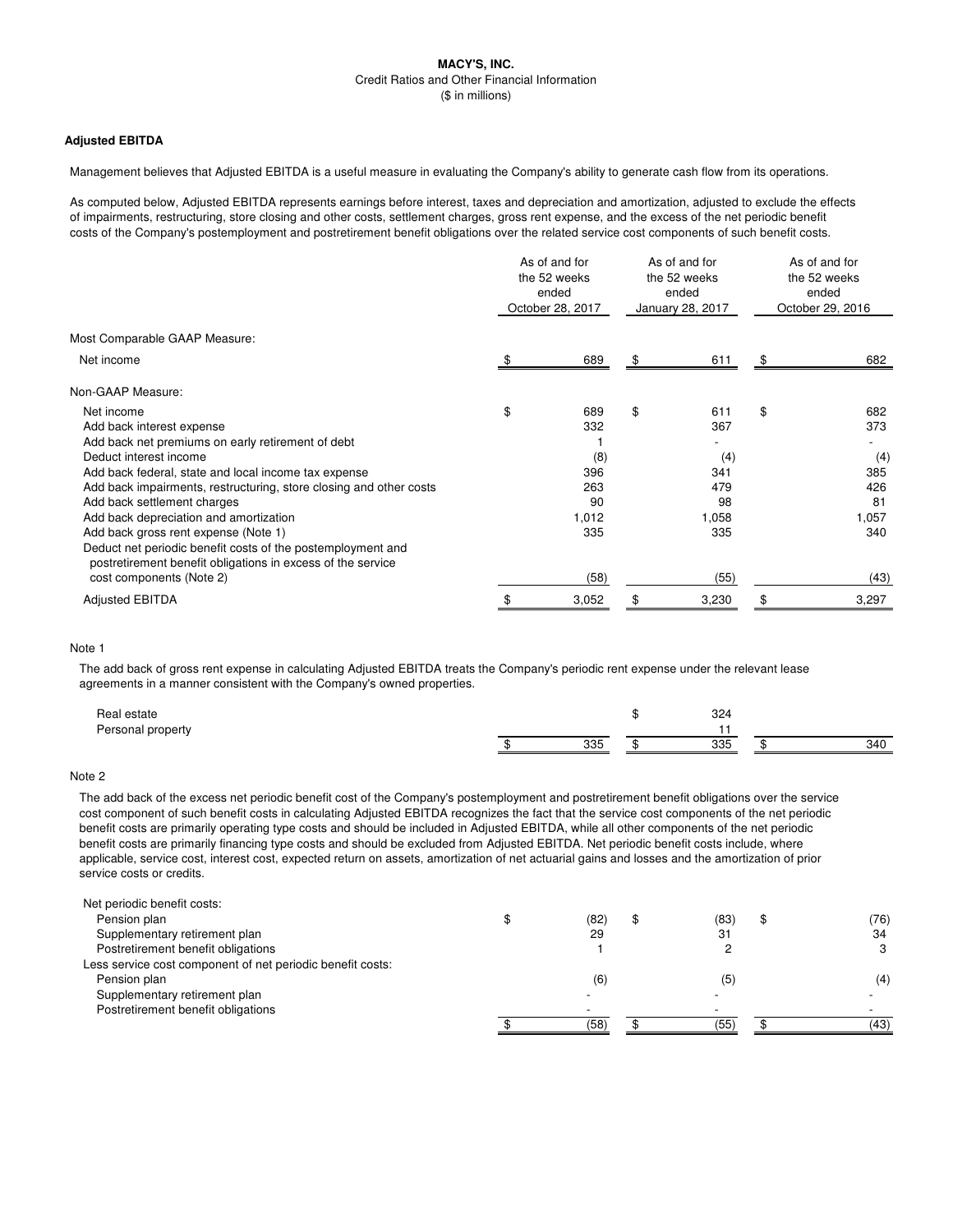#### **Leverage ratio**

Management believes that the leverage ratio, as computed below and defined as Adjusted debt divided by Adjusted EBITDA, is a useful measure in evaluating the Company's ability to cover its debt-like obligations.

As computed below, Adjusted debt represents the Company's short-term and long-term debt, adjusted to include (exclude) certain items as identified below.

As computed above, Adjusted EBITDA represents earnings before interest, taxes and depreciation and amortization, adjusted to exclude the effects of impairments, restructuring, store closing, and other costs, settlement charges, gross rent expense, and the excess of the net periodic benefit costs of the Company's postemployment and postretirement benefit obligations over the related service cost components of such benefit costs.

|                                                                                          |     | As of and for<br>the 52 weeks<br>ended<br>October 28, 2017 |    | As of and for<br>the 52 weeks<br>ended<br>January 28, 2017 | As of and for<br>the 52 weeks<br>ended<br>October 29, 2016 |              |
|------------------------------------------------------------------------------------------|-----|------------------------------------------------------------|----|------------------------------------------------------------|------------------------------------------------------------|--------------|
| Most Comparable GAAP Ratio:                                                              |     |                                                            |    |                                                            |                                                            |              |
| Short-term debt<br>Long-term debt                                                        | \$  | 22<br>6,297                                                | \$ | 309<br>6,562                                               | \$                                                         | 938<br>6,563 |
| Total debt                                                                               | \$  | 6,319                                                      | \$ | 6,871                                                      | \$                                                         | 7,501        |
| Net income                                                                               | \$. | 689                                                        | \$ | 611                                                        | \$                                                         | 682          |
|                                                                                          |     | 9.2                                                        |    | 11.2                                                       |                                                            | 11.0         |
| Non-GAAP Ratio:                                                                          |     |                                                            |    |                                                            |                                                            |              |
| Short-term debt<br>Long-term debt<br>Less 2016 debt maturities repaid with proceeds from | \$  | 22<br>6,297                                                | \$ | 309<br>6,562                                               | \$                                                         | 938<br>6,563 |
| the December 2015 debt issuance<br>Underfunded status of postemployment and              |     |                                                            |    |                                                            |                                                            | (500)        |
| postretirement benefits (Note 1)<br>Capitalized value of gross rent expense (Note 2)     |     | 648<br>2,714                                               |    | 648<br>2,714                                               |                                                            | 859<br>3,128 |
| Adjusted debt                                                                            | \$  | 9,681                                                      | \$ | 10,233                                                     | \$                                                         | 10,988       |
| <b>Adjusted EBITDA</b>                                                                   |     | 3,052                                                      |    | 3,230                                                      | \$                                                         | 3,297        |
|                                                                                          |     | 3.2                                                        |    | 3.2                                                        |                                                            | 3.3          |

# Note 1

The inclusion of the underfunded status (the amount by which the projected benefit obligation or accumulated postretirement benefit obligation exceeds the fair value of plan assets) of the Company's postemployment and postretirement obligations in Adjusted debt treats the Company's net liability under the relevant benefit plans as debt equivalents. The assumed tax benefit represents the tax deductibility of contributions which impact the funded status of the plans.

| Underfunded status:                                 |       |       |       |
|-----------------------------------------------------|-------|-------|-------|
| Pension plan                                        | 95    | 95    | 329   |
| Supplementary retirement plan                       | 747   | 747   | 823   |
| Postretirement benefit obligations                  | 186   | 186   | 212   |
| Less income tax effect of underfunded status of the |       |       |       |
| pension and supplementary retirement plans and      |       |       |       |
| postretirement benefit obligations                  | (380) | (380) | (505) |
|                                                     | 648   | 648   | 859   |

### Note 2

The inclusion of the capitalized value of gross rent expense, as calculated by multiplying the periodic annual reported gross rent expense by a factor of 8.1x for the periods ending on January 28, 2017 and later, and 9.2x for the prior period presented above.